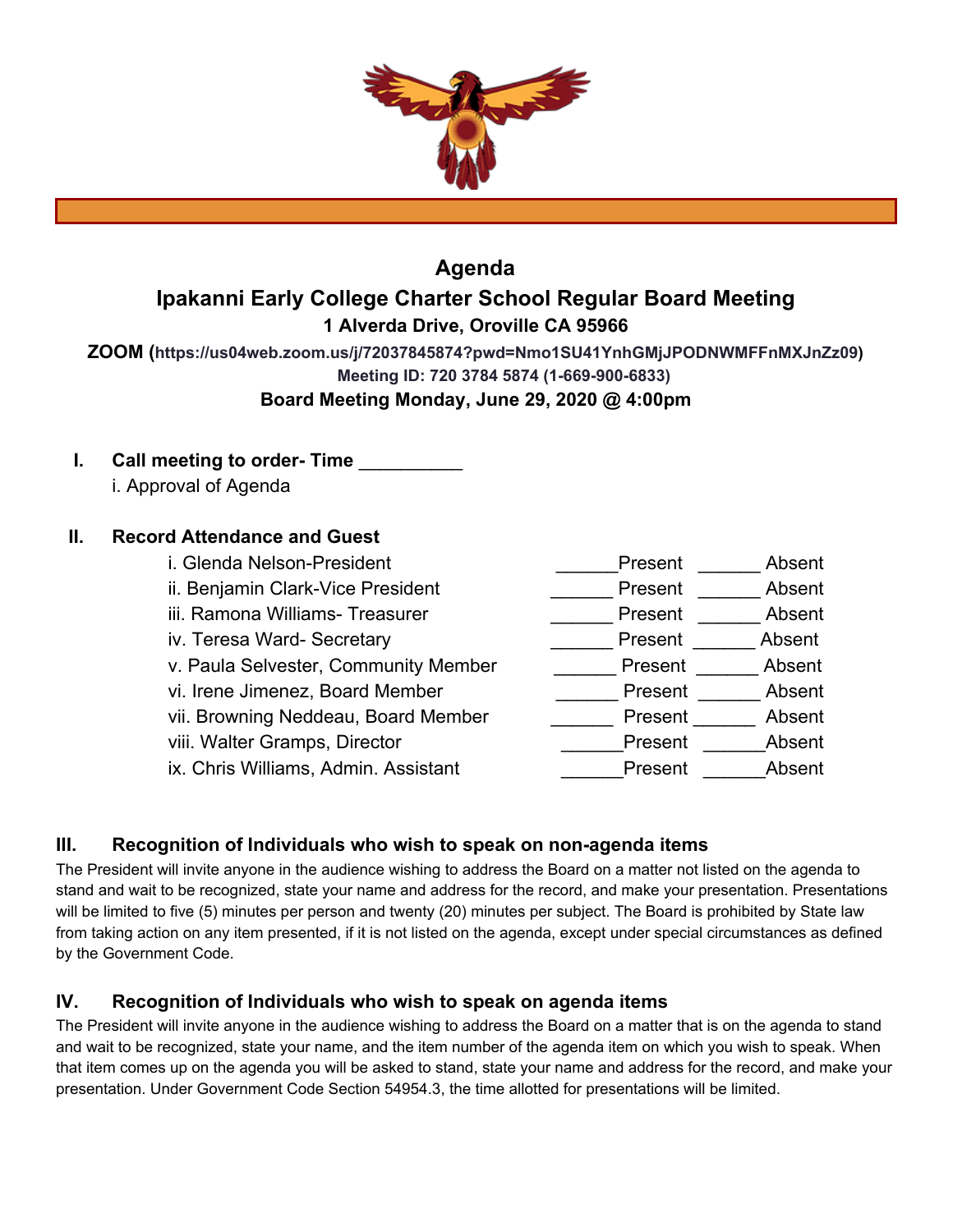## **V. Report**

- i. Teacher Report
- ii. Parent Survey

## **VI. Action Items**

- i. May 11, June 8th Minutes
- ii. CIF Representative
- iii. School Calendar
- iv. Board Calendar
- v. Charter Renewal-Submit YM&C
- vi. Fall Reopening
- vii. Janitorial Bids
- viii. EPA Spending
- ix. PPP
- x. May Warrants
- xi. Covid-19 Operations Report
- xii. MOU OCESD
- xiii. 2020/2021 Budget
- xiv. Personnel
	- **Certificated** 
		- a. Walter Gramps
			- Step VI 224 Days
	- Classified
		- b. Chris Williams
			- Step III
	- xv. 2020/2021 School Year Instructional Aid Position (Require Substitute Credential)

# **VII. Reports**

- i. Directors Report
- ii. Business Manager Report
- Iii. Board Member Reports and Concerns

## **VIII. Items for Next Agenda**

Date of next Regular Board Meeting- July 13th

**IX. Adjournment**